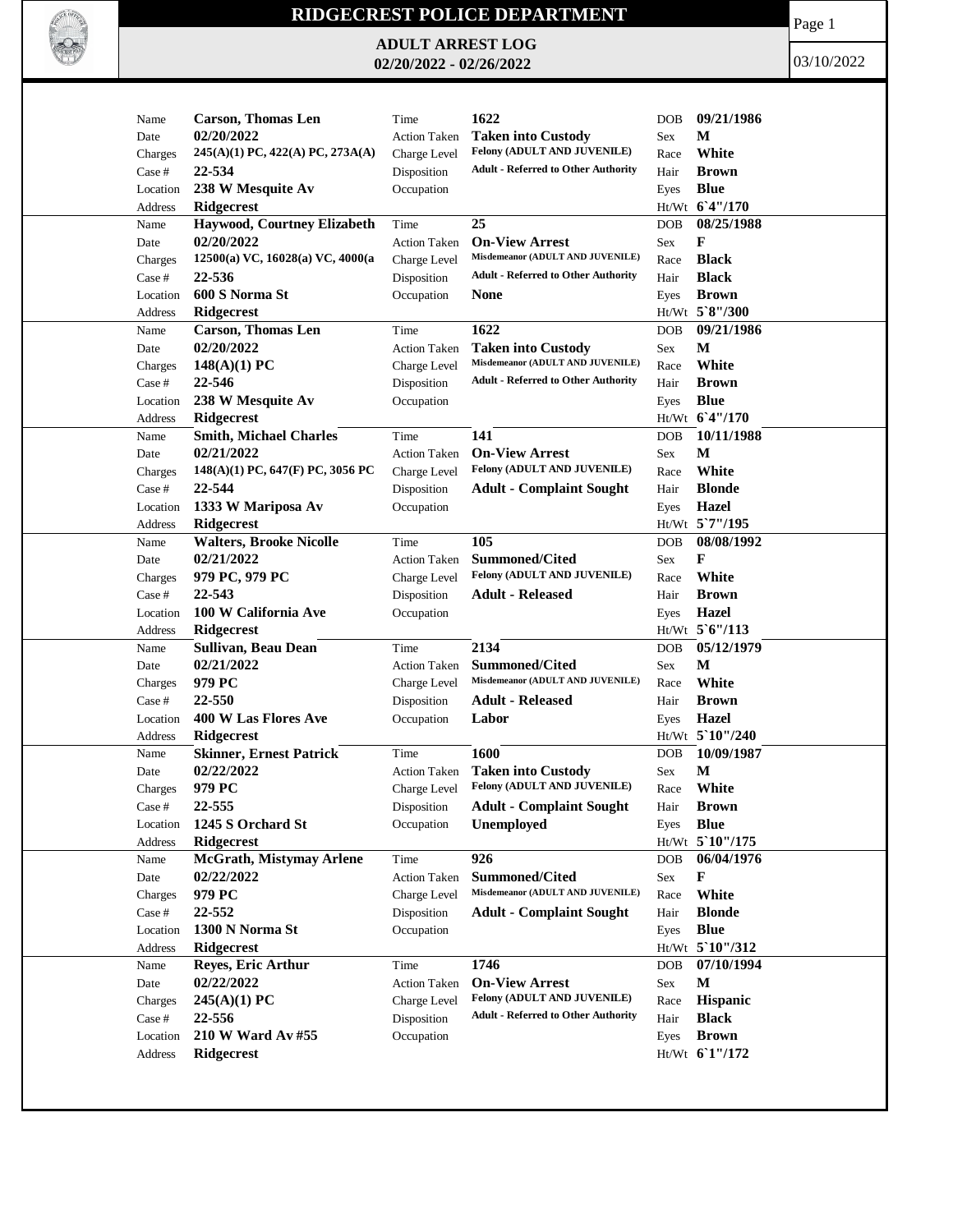| ADULT ARREST LOG for 02/20/2022 - 02/26/2022 | Page 2 |
|----------------------------------------------|--------|
|----------------------------------------------|--------|

| Name               | <b>Golden, Brittiany Nichole</b> | Time                      | 2217                                                 | <b>DOB</b> | 03/20/1992                        |
|--------------------|----------------------------------|---------------------------|------------------------------------------------------|------------|-----------------------------------|
| Date               | 02/22/2022                       | <b>Action Taken</b>       | <b>On-View Arrest</b>                                | Sex        | $\mathbf{F}$                      |
| Charges            | 459.5(A) PC                      | Charge Level              | Misdemeanor (ADULT AND JUVENILE)                     | Race       | White                             |
| Case #             | 22-558                           | Disposition               | <b>Adult - Complaint Sought</b>                      | Hair       | <b>Brown</b>                      |
| Location           | 500 N Norma St                   | Occupation                | <b>Unemployed</b>                                    | Eyes       | <b>Hazel</b>                      |
| Address            | <b>Ridgecrest</b>                |                           |                                                      |            | Ht/Wt 5'4"/130                    |
| Name               | Harris, Ricky Dean Jr            | Time                      | 1200                                                 | <b>DOB</b> | 11/11/1972                        |
| Date               | 02/23/2022                       | Action Taken              | <b>Taken into Custody</b>                            | Sex        | $\mathbf M$                       |
|                    |                                  |                           | Felony (ADULT AND JUVENILE)                          |            | White                             |
| Charges            | 979 PC                           | Charge Level              |                                                      | Race       |                                   |
| Case #             | 22-566                           | Disposition               | <b>Adult - Complaint Sought</b>                      | Hair       | <b>Brown</b>                      |
| Location           | 4500 W Inyokern Rd               | Occupation                | <b>None</b>                                          | Eyes       | <b>Brown</b>                      |
| Address            | <b>Ridgecrest</b>                |                           |                                                      |            | Ht/Wt 5'11"/200                   |
| Name               | <b>Speed, Jason</b>              | Time                      | 58                                                   | <b>DOB</b> | 03/04/1990                        |
| Date               | 02/24/2022                       | <b>Action Taken</b>       | <b>On-View Arrest</b>                                | Sex        | M                                 |
| Charges            | 237(A) PC, 273.5(A) PC           | Charge Level              | Felony (ADULT AND JUVENILE)                          | Race       | White                             |
| Case #             | 22-569                           | Disposition               | <b>Adult - Complaint Sought</b>                      | Hair       | <b>Brown</b>                      |
| Location           | 214 S Valley St                  | Occupation                |                                                      | Eyes       | <b>Hazel</b>                      |
| Address            | <b>Ridgecrest</b>                |                           |                                                      |            | Ht/Wt 6'/190                      |
| Name               | <b>Simon, Truman Darnell</b>     | Time                      | 1322                                                 | <b>DOB</b> | 04/20/1993                        |
| Date               | 02/24/2022                       | <b>Action Taken</b>       | <b>Taken into Custody</b>                            | Sex        | $\mathbf M$                       |
| Charges            | 273.5(A) PC, 591 PC              | Charge Level              | Felony (ADULT AND JUVENILE)                          | Race       | <b>Black</b>                      |
| Case #             | 22-571                           | Disposition               | <b>Adult - Complaint Sought</b>                      | Hair       | <b>Black</b>                      |
| Location           | 821 E Commercial Av              | Occupation                |                                                      | Eyes       | <b>Brown</b>                      |
| Address            | <b>Ridgecrest</b>                |                           |                                                      |            | Ht/Wt 5`7"/185                    |
| Name               | Soard, Isaiah David Charles      | Time                      | 2356                                                 | <b>DOB</b> | 09/29/1998                        |
| Date               | 02/24/2022                       | Action Taken              | <b>Taken into Custody</b>                            | Sex        | M                                 |
|                    |                                  |                           | Misdemeanor (ADULT AND JUVENILE)                     | Race       | White                             |
| Charges            | 273.6(A) PC, 647(H) PC<br>22-577 | Charge Level              |                                                      |            | <b>Blonde</b>                     |
| Case #             |                                  | Disposition               | <b>Adult - Complaint Sought</b>                      | Hair       |                                   |
| Location           | 300 Block Of N Palm St           | Occupation                |                                                      | Eyes       | <b>Hazel</b><br>$Ht/Wt$ 5 11"/120 |
| Address            | <b>Ridgecrest</b>                |                           |                                                      |            |                                   |
|                    |                                  |                           |                                                      |            |                                   |
| Name               | <b>Green, Deshawn Leavell</b>    | Time                      | 2100                                                 | <b>DOB</b> | 04/08/1974                        |
| Date               | 02/24/2022                       | <b>Action Taken</b>       | <b>Summoned/Cited</b>                                | Sex        | M                                 |
| Charges            | 979 PC                           | Charge Level              | Misdemeanor (ADULT AND JUVENILE)                     | Race       | <b>Black</b>                      |
| Case #             | 22-578                           | Disposition               | <b>Adult - Complaint Sought</b>                      | Hair       | <b>Black</b>                      |
| Location           | 634 S China Lake Blvd            | Occupation                |                                                      | Eyes       | <b>Brown</b>                      |
| Address            | <b>Ridgecrest</b>                |                           |                                                      |            | Ht/Wt 5`9"/310                    |
| Name               | <b>Crosier, Steven</b>           | Time                      | 1902                                                 | <b>DOB</b> | 12/23/1969                        |
| Date               | 02/24/2022                       | <b>Action Taken</b>       | <b>On-View Arrest</b>                                | Sex        | $\mathbf M$                       |
| Charges            |                                  | Charge Level              | Misdemeanor (ADULT AND JUVENILE)                     | Race       | White                             |
|                    | 23152(A) VC, 23152(B) VC         |                           |                                                      |            | <b>Brown</b>                      |
| Case #<br>Location | 22-574<br>200 N China Lake Blvd  | Disposition<br>Occupation | <b>Adult - Complaint Sought</b>                      | Hair       |                                   |
| Address            | <b>Ridgecrest</b>                |                           |                                                      | Eyes       | <b>Blue</b>                       |
|                    |                                  |                           |                                                      |            | Ht/Wt 6'3"/245                    |
| Name               | Ortiz, Pedro C Garcia            | Time                      | 2044                                                 | <b>DOB</b> | 06/29/1983                        |
| Date               | 02/25/2022                       | <b>Action Taken</b>       | <b>On-View Arrest</b><br>Felony (ADULT AND JUVENILE) | Sex        | $\mathbf M$                       |
| Charges            | 11370.1(A) HS, 29800(A)(1) PC, 3 | Charge Level              |                                                      | Race       | Hispanic                          |
| Case #             | 22-588                           | Disposition               | <b>Adult - Referred to Other Authority</b>           | Hair       | <b>Black</b>                      |
| Location           | 425 S China Lake Bl              | Occupation                | Laborer                                              | Eyes       | <b>Brown</b>                      |
| Address            | <b>Wasco</b>                     |                           |                                                      |            | Ht/Wt 5 10"/190                   |
| Name               | Smith, Ashley                    | Time                      | 1628                                                 | <b>DOB</b> | 02/24/1985                        |
| Date               | 02/25/2022                       | <b>Action Taken</b>       | <b>On-View Arrest</b>                                | Sex        | F                                 |
| Charges            | 12500(a) VC, 4000(a)(1) VC       | Charge Level              | Misdemeanor (ADULT AND JUVENILE)                     | Race       | <b>Black</b>                      |
| Case #             | 22-586                           | Disposition               | <b>Adult - Complaint Sought</b>                      | Hair       | <b>Brown</b>                      |
| Location           | 300 Blk S Sunland St             | Occupation                |                                                      | Eyes       | <b>Brown</b>                      |
| Address            | <b>Ridgecrest</b>                |                           |                                                      |            | Ht/Wt 5`8"/270                    |
| Name               | Rivera, Mariah Christina         | Time                      | 913                                                  | <b>DOB</b> | 02/16/1997                        |
| Date               | 02/25/2022                       | <b>Action Taken</b>       | <b>Summoned/Cited</b>                                | Sex        | $\mathbf F$                       |
| Charges            | 979 PC                           | Charge Level              | Misdemeanor (ADULT AND JUVENILE)                     | Race       | <b>Hispanic</b>                   |
| Case #             | 22-582                           | Disposition               | <b>Adult - Complaint Sought</b>                      | Hair       | <b>Brown</b>                      |
| Location           | 415 W Ridgecrest Blvd            | Occupation                | <b>Clerk</b>                                         | Eyes       | <b>Brown</b>                      |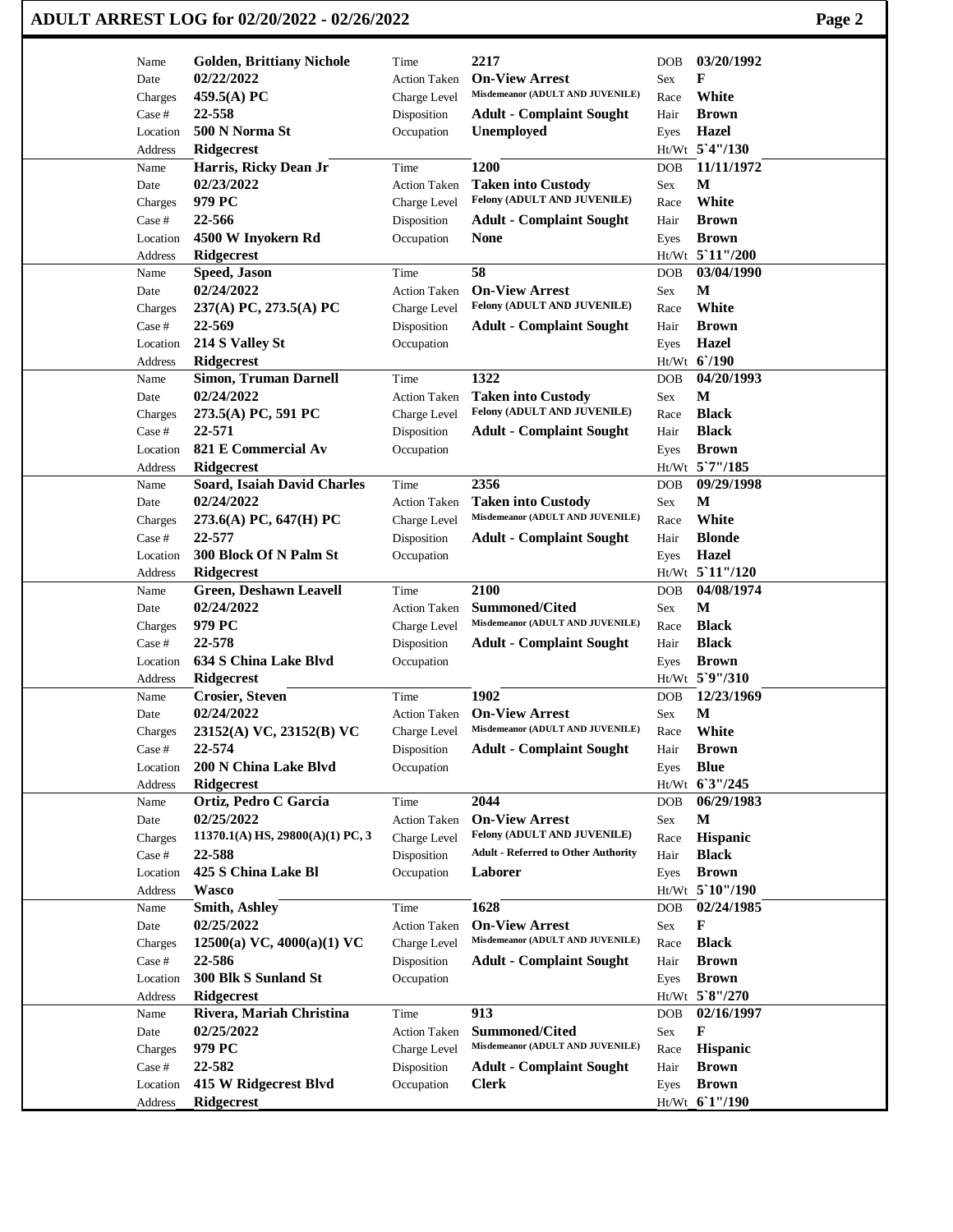|                   | ADULT ARREST LOG for 02/20/2022 - 02/26/2022 |                                     |                                                           |             | Page 3                 |
|-------------------|----------------------------------------------|-------------------------------------|-----------------------------------------------------------|-------------|------------------------|
| Name              | <b>Holloway, Ricky Jacob</b>                 | Time                                | 913                                                       | <b>DOB</b>  | 05/24/1975             |
| Date              | 02/25/2022                                   | <b>Action Taken</b>                 | <b>Summoned/Cited</b>                                     | Sex         | М                      |
| Charges           | 979 PC                                       | Charge Level                        | Misdemeanor (ADULT AND JUVENILE)                          | Race        | White                  |
| Case #            | 22-581                                       | Disposition                         | <b>Adult - Complaint Sought</b>                           | Hair        | <b>Brown</b>           |
| Location          | 415 W Ridgecrest Blvd                        | Occupation                          |                                                           | Eyes        | <b>Brown</b>           |
| Address           | <b>Ridgecrest</b>                            |                                     |                                                           |             | Ht/Wt 63"/200          |
| Name              | Helm, Nathan Ray                             | Time                                | 1153                                                      | <b>DOB</b>  | 12/18/1989             |
| Date              | 02/25/2022                                   | <b>Action Taken</b>                 | <b>Summoned/Cited</b>                                     | Sex         | М                      |
| Charges           | 979 PC                                       | Charge Level                        | Misdemeanor (ADULT AND JUVENILE)                          | Race        | White                  |
| Case #            | 22-584                                       | Disposition                         | <b>Adult - Released</b>                                   | Hair        | <b>Brown</b>           |
| Location          | 200 N Balsam                                 | Occupation                          | Cook                                                      | Eyes        | <b>Hazel</b>           |
| Address           | <b>Ridgecrest</b>                            |                                     |                                                           |             | Ht/Wt 6'4"/180         |
| Name              | Roman, Tony                                  | Time                                | 535                                                       | <b>DOB</b>  | 06/24/1989             |
| Date              | 02/25/2022                                   | <b>Action Taken</b>                 | <b>Summoned/Cited</b>                                     | Sex         | М                      |
| Charges           | 14601.1(a) VC, Outside Warr. - M             | Charge Level                        | Misdemeanor (ADULT AND JUVENILE)                          | Race        | <b>Hispanic</b>        |
| Case #            | 22-579                                       | Disposition                         | <b>Adult - Released</b>                                   | Hair        | <b>Brown</b>           |
| Location          | <b>300 N China Lake Blvd</b>                 | Occupation                          |                                                           | Eyes        | <b>Brown</b>           |
| Address           | <b>Chino</b>                                 |                                     |                                                           |             | Ht/Wt 61"/205          |
| Name              | <b>Chades, Louis Allan</b>                   | Time                                | 250                                                       | <b>DOB</b>  | 11/05/1964             |
| Date              | 02/26/2022                                   | <b>Action Taken</b>                 | <b>Summoned/Cited</b>                                     | Sex         | M                      |
| Charges           | 496(A) PC                                    | Charge Level                        | Misdemeanor (ADULT AND JUVENILE)                          | Race        | Hispanic               |
| Case #            | 22-592                                       | Disposition                         | <b>Adult - Complaint Sought</b>                           | Hair        | <b>Brown</b>           |
| Location          | 800 W Upjohn Av                              | Occupation                          |                                                           | Eyes        | <b>Brown</b>           |
| Address           | <b>Victorville</b>                           |                                     |                                                           |             | Ht/Wt 5'6"/175         |
| Name              | <b>Gleghorn, Cortnie Dawn</b>                | Time                                | 1008                                                      | <b>DOB</b>  | 02/15/1995             |
| Date              | 02/26/2022                                   | <b>Action Taken</b>                 | <b>Summoned/Cited</b>                                     | <b>Sex</b>  | F                      |
| Charges           | 11377(A) HS, 17995 HS                        | Charge Level                        | Misdemeanor (ADULT AND JUVENILE)                          | Race        | White                  |
| Case #            | 22-594                                       | Disposition                         | <b>Adult - Complaint Sought</b>                           | Hair        | <b>Brown</b>           |
| Location          | 345 S Warner St                              | Occupation                          |                                                           | Eyes        | <b>Brown</b>           |
| Address           | <b>Ridgecrest</b>                            |                                     | 1205                                                      |             | Ht/Wt 5`7"/330         |
| Name              | Cook, Brian Lorenzo Jr<br>02/26/2022         | Time                                |                                                           | <b>DOB</b>  | 03/21/1988<br>М        |
| Date              | 12500(a) VC, 979 PC                          | <b>Action Taken</b><br>Charge Level | <b>On-View Arrest</b><br>Misdemeanor (ADULT AND JUVENILE) | Sex<br>Race | <b>Black</b>           |
| Charges<br>Case # | 22-595                                       | Disposition                         | <b>Adult - Complaint Sought</b>                           | Hair        | <b>Black</b>           |
| Location          | 900 W Drumond Av                             | Occupation                          |                                                           | Eyes        | <b>Brown</b>           |
| Address           | <b>Ridgecrest</b>                            |                                     |                                                           |             | Ht/Wt 61"/178          |
| Name              | <b>Briscoe, Alex Marshall</b>                | Time                                | 1406                                                      | <b>DOB</b>  | 12/09/1997             |
| Date              | 02/26/2022                                   | <b>Action Taken</b>                 | Summoned/Cited                                            | Sex         | M                      |
| Charges           | 979 PC                                       | Charge Level                        | Misdemeanor (ADULT AND JUVENILE)                          | Race        | White                  |
| Case #            | 22-597                                       | Disposition                         | <b>Adult - Complaint Sought</b>                           | Hair        | <b>Brown</b>           |
| Location          | Upjohn Av/ S China Lake Bl                   | Occupation                          |                                                           | Eyes        | Green                  |
| Address           | Ridgecrest                                   |                                     |                                                           |             | Ht/Wt 5'10"/165        |
| Name              | Hodgen, Christina Marie                      | Time                                | 1406                                                      | <b>DOB</b>  | 02/22/2000             |
| Date              | 02/26/2022                                   | <b>Action Taken</b>                 | <b>Summoned/Cited</b>                                     | Sex         | F                      |
| Charges           | 979 PC                                       | Charge Level                        | Misdemeanor (ADULT AND JUVENILE)                          | Race        | White                  |
| Case #            | 22-597                                       | Disposition                         | <b>Adult - Complaint Sought</b>                           | Hair        | <b>Blonde</b>          |
| Location          | Upjohn Av/ S China Lake Bl                   | Occupation                          |                                                           | Eyes        | <b>Blue</b>            |
| Address           | <b>Ridgecrest</b>                            |                                     |                                                           |             | Ht/Wt 5'7"/100         |
| Name              | <b>Stephenson, Nacona Mae</b>                | Time                                | 1610                                                      | DOB         | 01/27/1980             |
| Date              | 02/26/2022                                   | Action Taken                        | <b>Summoned/Cited</b>                                     | Sex         | F                      |
| Charges           | 979 PC                                       | Charge Level                        | Misdemeanor (ADULT AND JUVENILE)                          | Race        | <b>American Indian</b> |
| Case #            | 22-598                                       | Disposition                         | <b>Adult - Complaint Sought</b>                           | Hair        | <b>Brown</b>           |
| Location          | 100 N Downs St                               | Occupation                          |                                                           | Eyes        | <b>Brown</b>           |
| Address           | <b>Cane Brake</b>                            |                                     |                                                           |             | Ht/Wt 5'6"/170         |
| Name              | <b>Beckwith, Samuel Marcus</b>               | Time                                | 1004                                                      | <b>DOB</b>  | 07/13/1972             |
| Date              | 02/26/2022                                   | <b>Action Taken</b>                 | <b>On-View Arrest</b>                                     | Sex         | M                      |
| Charges           | 14601.1(a) VC, 16028(a) VC, 4000             | Charge Level                        | Misdemeanor (ADULT AND JUVENILE)                          | Race        | White                  |
| Case #            | 22-593                                       | Disposition                         | <b>Adult - Complaint Sought</b>                           | Hair        | <b>Brown</b>           |
| Location          | 100 Blk N Balsam St                          | Occupation                          |                                                           | Eyes        | Hazel                  |
| Address           | Ridgecrest                                   |                                     |                                                           |             | Ht/Wt_6'/190           |